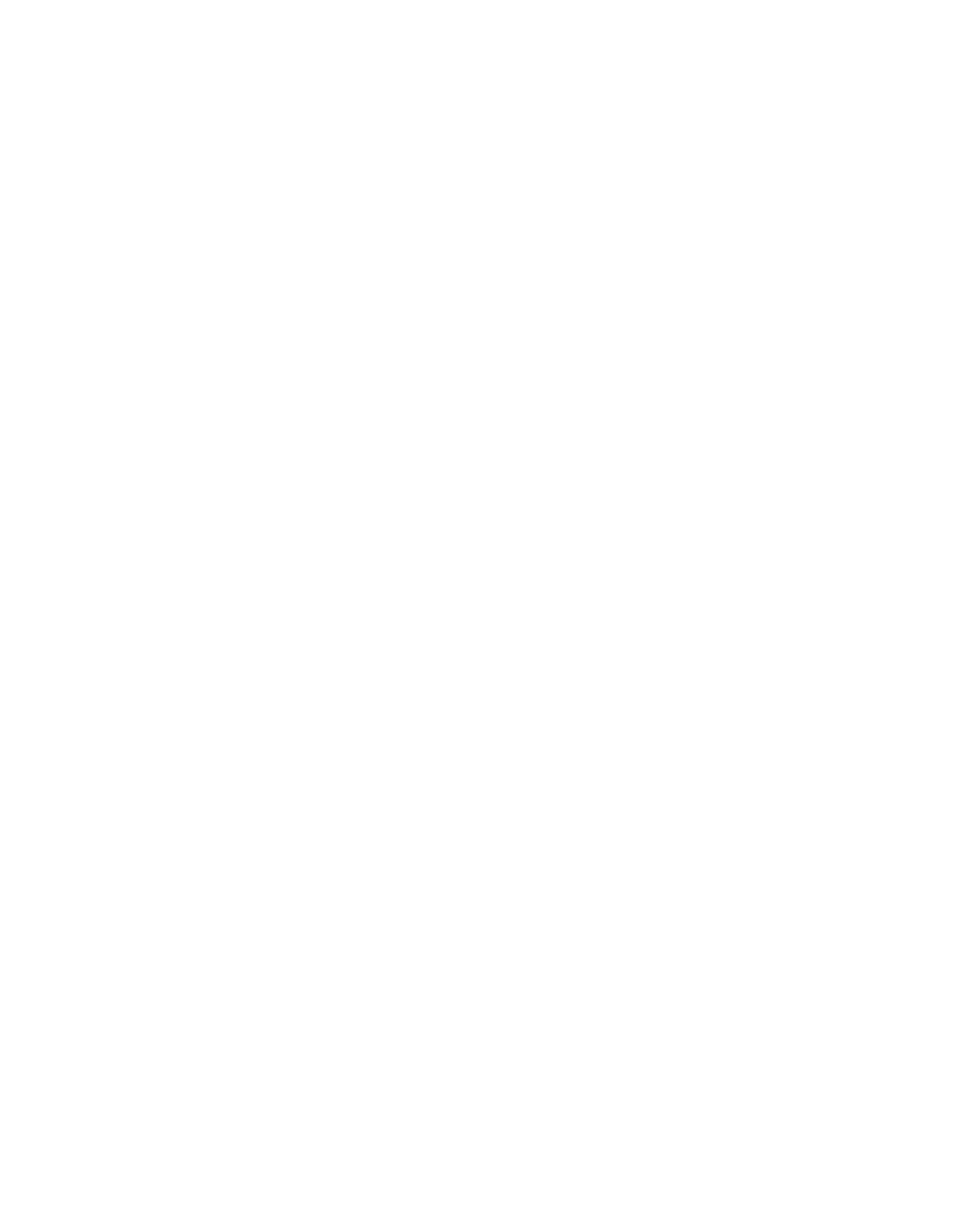### **BURKE, Justice.**

[¶1] William Henry Forbes pled guilty to two counts of third-degree sexual abuse of a minor. The district court imposed concurrent sentences of six to eight years, but suspended those sentences and placed Mr. Forbes on supervised probation. Subsequently, the State moved to revoke his probation. The district court, after a hearing, revoked probation and imposed the underlying sentence. Mr. Forbes appeals, claiming that the State failed to prove he willfully violated a condition of his probation, and that the district court erred when it did not provide him the opportunity to allocute at his probation revocation hearing. We affirm.

## *ISSUES*

[¶2] Mr. Forbes presents the following issues on appeal:

- 1. Did the trial court err in revoking appellant's probation, as he did not initiate, establish or maintain contact with a minor?
- 2. Was the alleged probation violation willful?
- 3. Did the trial court err when it refused to allow appellant to allocute at his probation revocation hearing?

# *FACTS*

[¶3] Mr. Forbes met the victim in Anchorage, Alaska, when she was fourteen and he was thirty-five. They began a sexual relationship and the victim became pregnant with Mr. Forbes's child. They traveled to California and Louisiana and eventually landed in Wyoming when their car broke down in Cheyenne. In June of 2007, the victim gave birth to a son. The victim contacted law enforcement seeking a welfare check on the child. She disclosed her sexual relationship with Mr. Forbes to the responding officer. The State filed criminal charges against Mr. Forbes.

[¶4] In April of 2008, Mr. Forbes pled guilty to two counts of third-degree sexual abuse of a minor in violation of Wyo. Stat. Ann. § 6-2-316(a)(iv) (LexisNexis 2007).<sup>1</sup>

 $\overline{a}$ 

<sup>&</sup>lt;sup>1</sup> Wyo. Stat. Ann. § 6-2-316(a)(iv) provides:

<sup>(</sup>a) Except under circumstance[s] constituting sexual abuse of a minor in the first or second degree . . . , an actor commits the crime of sexual abuse of a minor in the third degree if: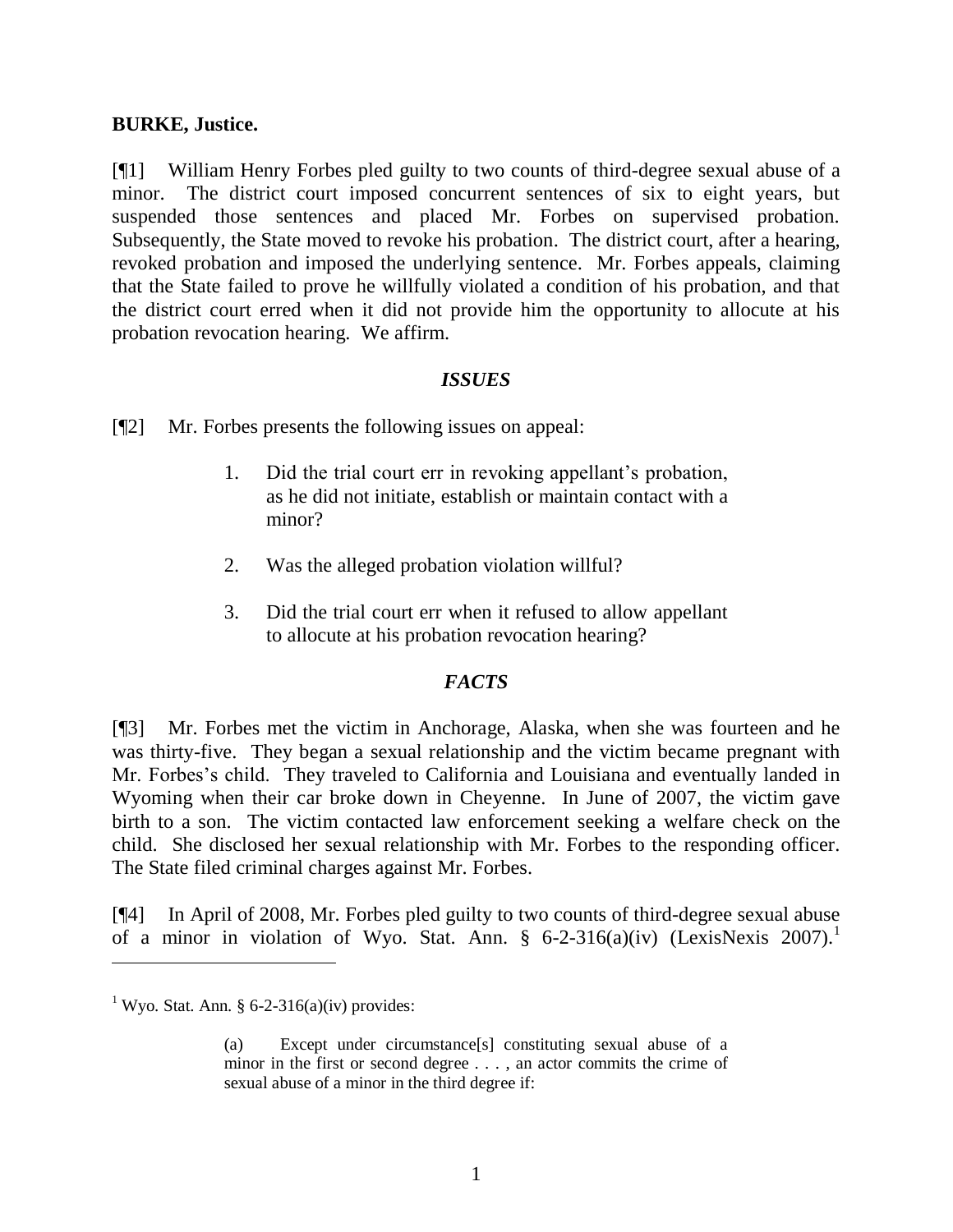Following entry of that plea, the district court sentenced Mr. Forbes to six to eight years in the Wyoming State Penitentiary. The court suspended execution of that sentence in favor of six years of supervised probation. The Judgment and Sentence of the district court specifically provided: "DEFENDANT shall not initiate, maintain, or establish contact with any minor child, nor attempt to do so, nor reside in the same residence with minor children without the written permission of the probation agent in consultation with the treatment provider."

[¶5] During a routine home visit, Mr. Forbes's probation officer discovered a woman and her 14-year-old son in his hotel room. Mr. Forbes claimed they were homeless and he had no choice but to give them a place to stay for the night. Mr. Forbes was taken into custody and the State initiated proceedings to revoke his probation. The district court held a revocation hearing, found that Mr. Forbes's actions violated a condition of probation, and revoked his probation. The court heard arguments from counsel regarding further disposition, but did not offer Mr. Forbes the opportunity to make a statement prior to rendering a decision. After the court announced its decision to impose the underlying sentence, Mr. Forbes requested an opportunity to address the court but was not allowed to do so. This appeal followed.

## *STANDARD OF REVIEW*

[¶6] Probation revocation proceedings are reviewed under our abuse of discretion standard. *Ramsdell v. State*, 2006 WY 159, ¶ 11, 149 P.3d 459, 462 (Wyo. 2006). A district court's decision to revoke probation and impose a sentence is discretionary and will not be disturbed unless the record demonstrates a clear abuse of discretion. *Mapp v*. *State*, [929 P.2d 1222,](http://wyomcases.courts.state.wy.us/applications/oscn/deliverdocument.asp?citeid=123513) 1225 (Wyo. 1996). We review the district court's decision to determine whether the court could reasonably conclude as it did. *Id.* "Upon review, all that is necessary to uphold a district court's decision to revoke probation is evidence that it made a conscientious judgment, after hearing the facts, that a condition of probation had been violated." *Sweets v. State*, 2003 WY 64, ¶ 9, 69 P.3d 404, 406 (Wyo. 2003).

## *DISCUSSION*

[¶7] Probation revocation hearings are governed by W.R.Cr.P. 39. In addressing

 $\overline{a}$ 

. . . .

(iv) Being seventeen (17) years of age or older, the actor knowingly takes immodest, immoral or indecent liberties with a victim who is less than seventeen (17) years of age and the victim is at least four (4) years younger than the actor.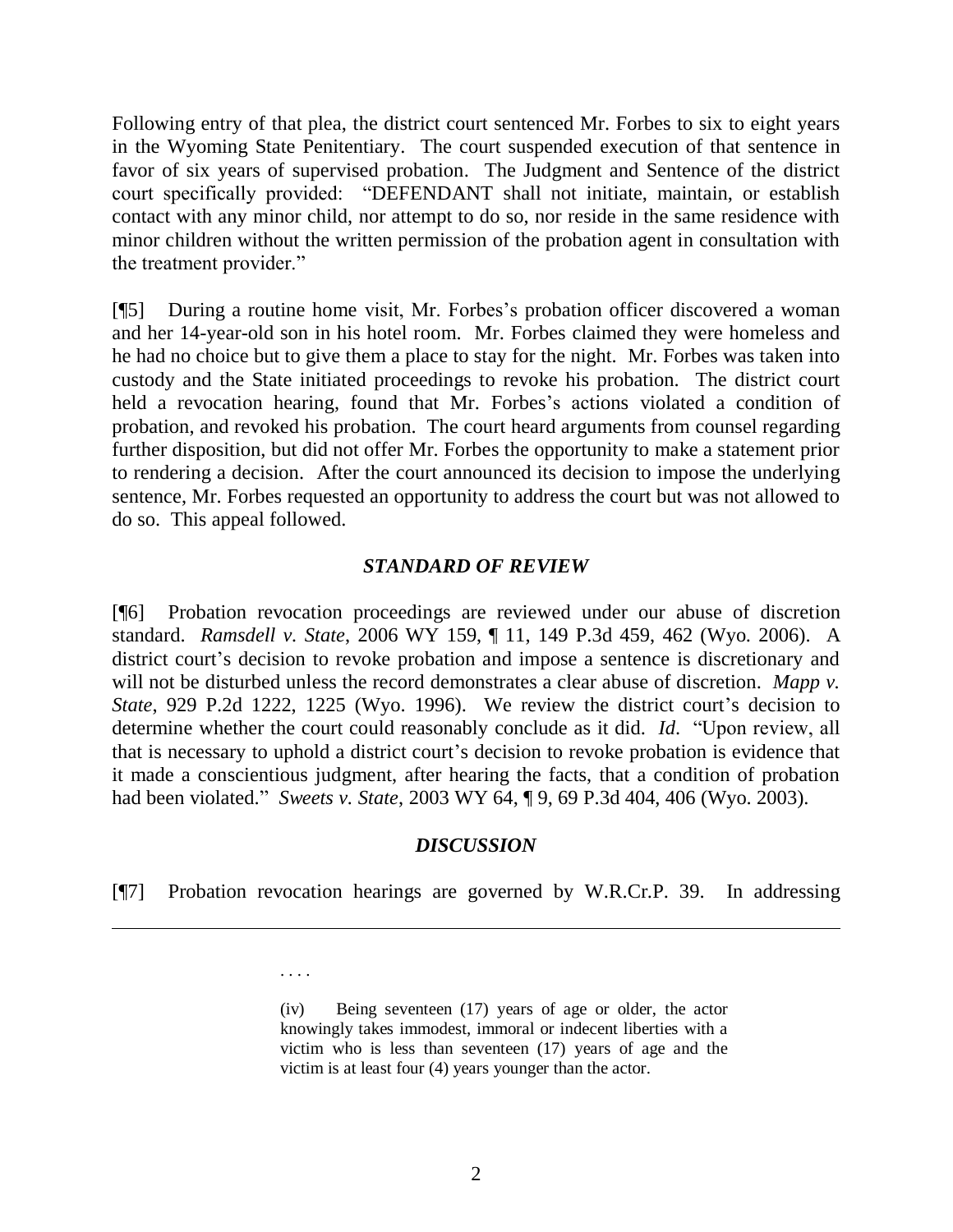proceedings under this rule we have stated:

The proceedings for probation revocation consist of a twopart process. The first part, the adjudicatory phase, requires the district court to determine by a preponderance of the evidence whether a condition of probation was violated. The second, dispositional phase, is triggered only upon a finding that a condition of probation was violated. In this phase, the district court must deliberate not only upon the violation, but also the reasons the conditions were originally imposed and the circumstances surrounding the violation. After consideration of all these factors, the district court must then determine the appropriate consequences of the probationer's violation.

*Sinning v. State*, 2007 WY 193, ¶ 9, 172 P.3d 388, 390 (Wyo. 2007), quoting *Mapp*, 929 P.2d at 1226.

[¶8] A probation violation ordinarily will justify revocation only if the violation was willful. *E.g.*, *Edrington v. State*, 2008 WY 70, ¶ 7, 185 P.3d 1264, 1266 (Wyo. 2008); *Sami v. State*, 2004 WY 23, ¶ 15, 85 P.3d 1014, 1020 (Wyo. 2004); *Anderson v. State*, 2002 WY 46, ¶ 26, 43 P.3d 108, 118 (Wyo. 2002). In the context of a probation revocation, the term "willful" is given its ordinary and common meaning. *Edrington*, ¶ 9, 185 P.3d at 1267. "Willfully means intentionally, knowingly, purposely, voluntarily, consciously, deliberately, and without justifiable excuse, as distinguished from carelessly, inadvertently, accidentally, negligently, heedlessly or thoughtlessly." *Id.*, quoting *Butz v. State*, 2007 WY 152, ¶ 20, 167 P.3d 650, 655 (Wyo. 2007).

[¶9] At the probation revocation hearing, the district court first considered the State's evidence of the violation and Mr. Forbes's contention that his actions were justified. Once it determined Mr. Forbes had violated a condition of probation, the court revoked probation and then heard arguments regarding disposition. We will first address the district court's finding that Mr. Forbes willfully violated a condition of his probation.

[¶10] As a condition of his probation, Mr. Forbes was ordered not to "initiate, maintain, or establish contact with any minor child." The State contended that Mr. Forbes "maintained" contact with a minor. The word "maintain" is not defined in the sentencing order identifying Mr. Forbes's probation conditions. The parties agree, however, that the common definition of "[t]o continue (something)" applies to this probation condition. Black's Law Dictionary 1039 (9th ed. 2009). This common meaning of "maintain" is evident when considered in relation to the words "establish" and "initiate." The prohibition on "maintaining" contact with a minor supplements the prohibitions of "initiating" and "establishing" by forbidding Mr. Forbes from continuing contact with a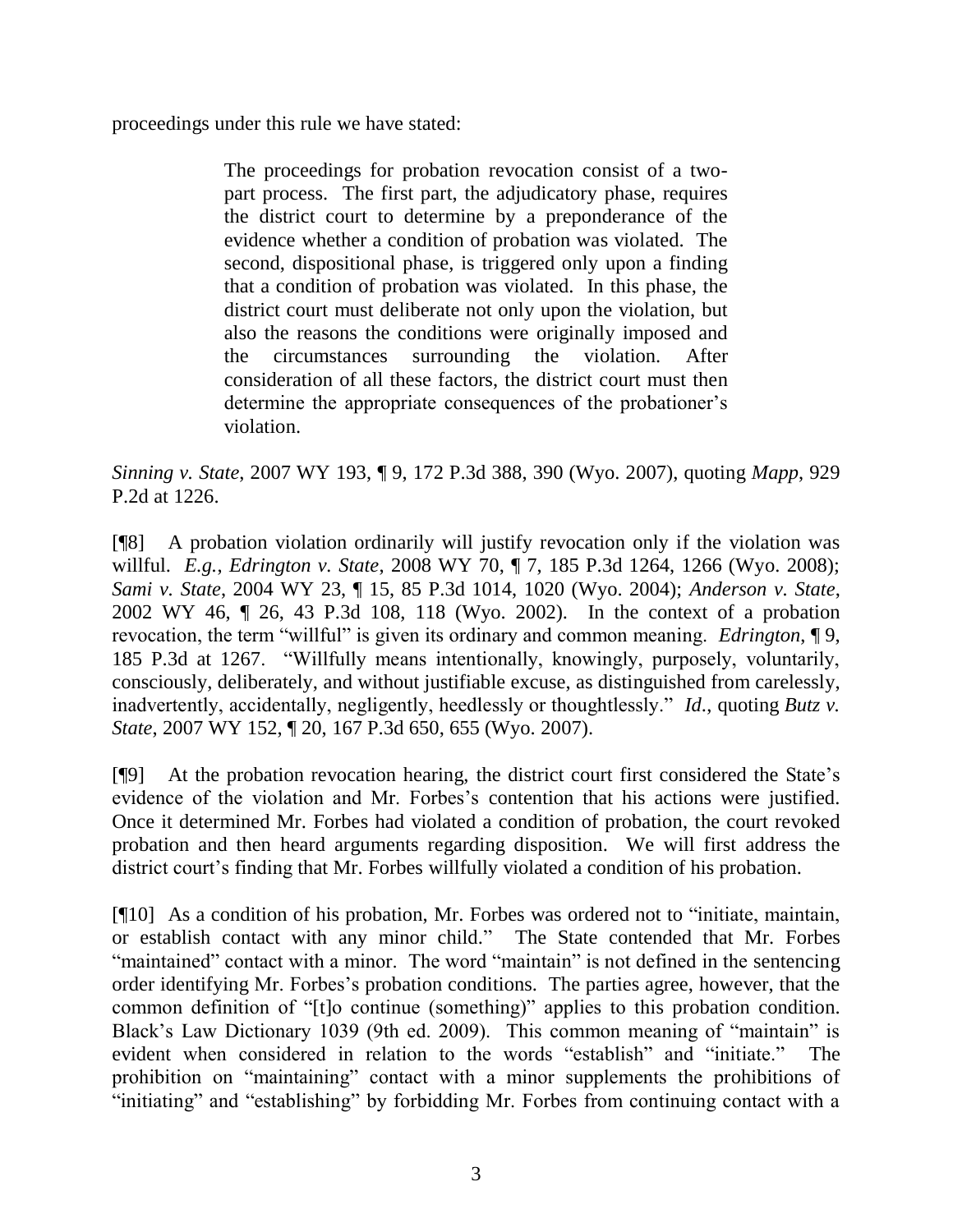minor that may have been initiated or established by him, or someone else.

[¶11] While it may have been unclear how contact with the minor was initiated, the district court found that Mr. Forbes did not terminate contact as required. The State presented the testimony of Mr. Forbes's probation officer who described going to Mr. Forbes's hotel room for a routine home visit. She then testified:

> [Probation Officer]: I collected a breathal[y]zer, went into his hotel room. At that point, I noticed that his closet door was shut. That was noticeable to me because it's a small hotel room, and normally, he has that door open, previously had a chair in it, sort of treated it as a separate room because his room was so small.

> So he set it up as best he could to make it an apartment. On that day the door was shut, so I asked him if he would open the door. He told me I wouldn't like it, and he was very nervous. I told him, "That's okay. I still need you to open the door." He opened the door and a lady  $\ldots$  was in there with her minor son.

. . . .

[Prosecutor]: Did you ask them to leave?

[Probation Officer]: They did. They left—her and her son. They had a suitcase with them on wheels, and they pulled their suitcase behind them, and they left. I watched them walk down the hallway.

[Prosecutor]: Did you have any further conversation with Mr. Forbes?

[Probation Officer]: I continued to talk with Mr. Forbes because at that point I was doing two things: I was trying to get a supervisor on the phone to figure out what to do, and I was talking with Mr. Forbes about why he was in this situation. He told me he felt like he had to give them a place to stay. I told him he of all people know we have homeless people and different things available to people, that he needs to follow the conditions of his probation, and also that he needs to protect himself. Why would he put himself in that position if he knew he was a sex offender, and have a minor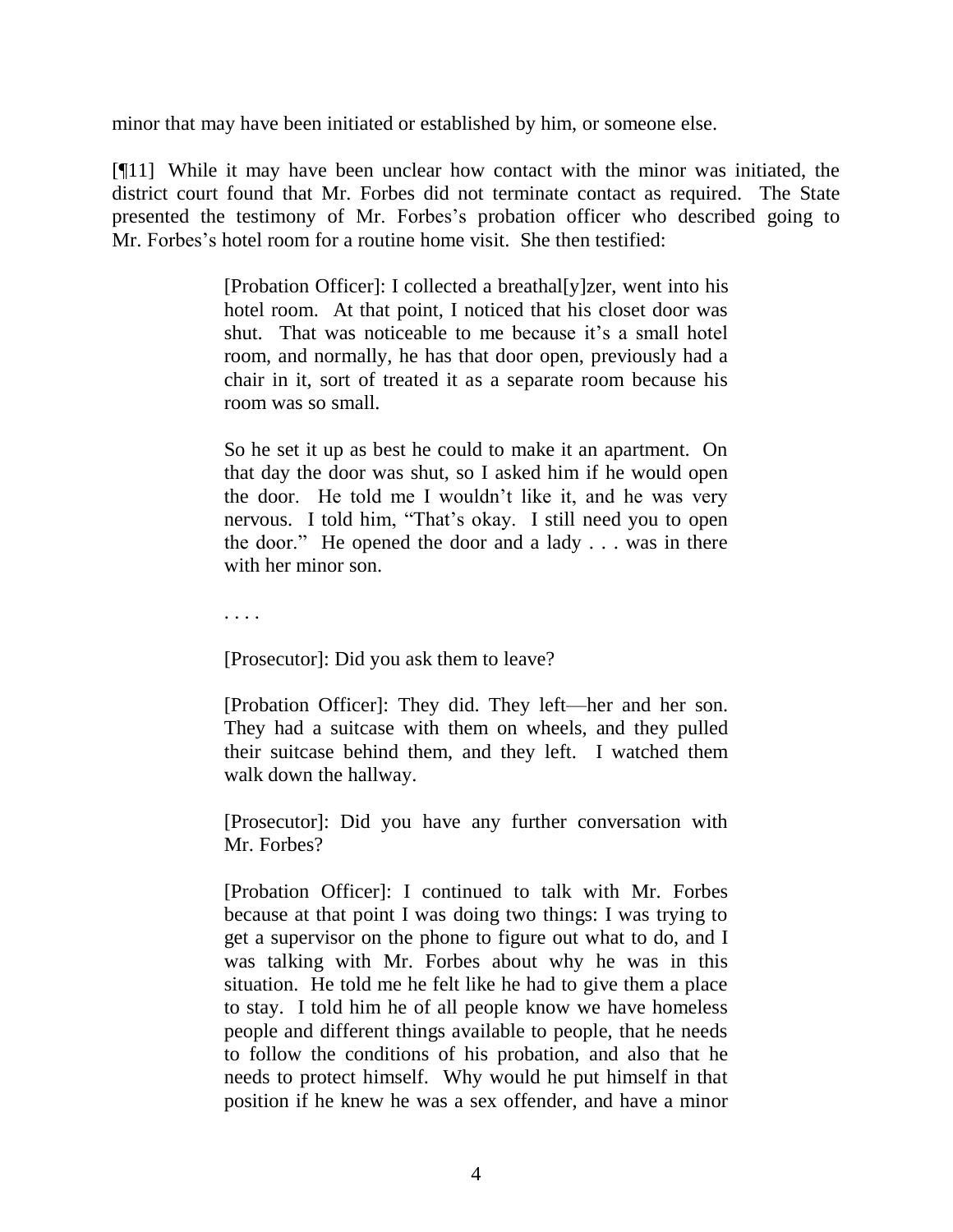around?

[Prosecutor]: Did he express any concern about violating the terms of his probation?

[Probation Officer]: He was. He was very nervous what was going to happen from here, did this affect his probation. He was very nervous.

[Prosecutor]: Well, was he aware this was a condition of his probation that he was not to have any contact with minors?

[Probation Officer]: Yes, he was. I went over court orders with him. I [had] gone over a second-offense Probation and Parole agreement that we have. He was very aware of the contact. He opened the hotel room and knew they were hiding in his closet. He was aware from the beginning this would be a problem.

The probation officer then testified that she left the hotel room and contacted a supervisor about what to do next. Her testimony continued:

[Prosecutor]: Did you go back to his hotel room?

[Probation Officer]: I went back to his room with law enforcement. Law enforcement knocked on the door, and [the woman] was there with her son back in the hotel room.

[¶12] Mr. Forbes contends that the probation officer's testimony was not sufficient to prove he "maintained" contact with a minor. He also argues that, even if he did "maintain" contact, the violation was not willful. Mr. Forbes attempts to support this claim by asserting that the district court made remarks at the original sentencing which led him to believe that his conduct did not violate the terms of his probation.

[¶13] At the sentencing hearing, the district court explained that Mr. Forbes was to have no contact with minors as a condition of his probation. The following exchange then occurred:

> [Defense Counsel]: . . . [A]s the [c]ourt mentioned, it's a discretion of the Probation and Parole supervising agent regarding contact with minors. Of course, Mr. Forbes also has relatives that may be under age at family gatherings. I'm sure that will be something he can qualify with his agent.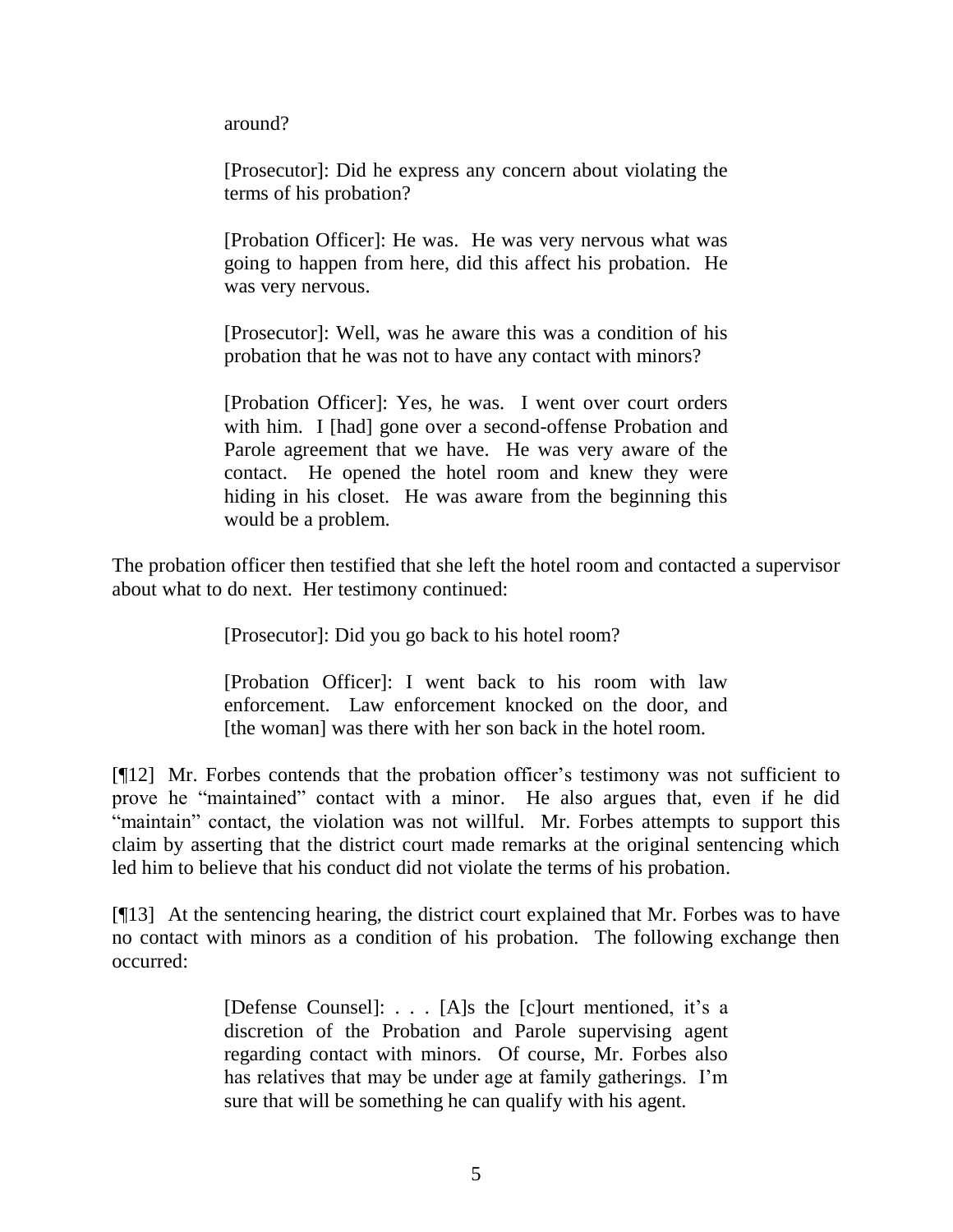[The Court]: Yes. You're talking about the prohibition against contact with minors, and the details of that prohibition will be worked out between Mr. Forbes and the supervising agent. [The m]ain point, obviously, is that he have no contact that's not supervised or in the company of others with persons that are minors. If he goes to family events where there are people under 18 years of age, that's not a violation.

Mr. Forbes asserts that these comments led him to believe that allowing the woman and her child to stay in his hotel room would not be a violation because the boy was accompanied by his mother.

[¶14] The district court found the State's evidence plainly established a willful violation, stating: "There [was] a woman and her minor son, [a] 14-year-old boy hiding in Mr. Forbes' room. I think reasonable inference from the fact they were hiding is that he knew very well he was—she was not to be there. It was a violation." The district court also found evidence that Mr. Forbes was not a passive player in the violation, but had actively maintained contact with the minor, stating:

> On neither occasion—the original entry into the room, [or the] return to the room—could it have occurred without Mr. Forbes' acting permission. He was [the] sole occupant of the room, [the] one who was renting it. He had control over who came in and who didn't. There's no question he knew it was a violation.

The court reflected that it was also reasonable to infer from the State's evidence that the mother and son did not randomly select Mr. Forbes's room and that he must have had some contact with them prior to the incident.

[¶15] The evidence also does not support Mr. Forbes's claim that the remarks of the district court led him to believe his actions were not a violation. According to the probation officer's testimony, Mr. Forbes was clearly instructed that having the child in his room was a violation. Despite that advice, the mother and child were again in the room when the probation officer returned with law enforcement. We find no error in the district court's determination that Mr. Forbes willfully violated one of the conditions of his probation.

[¶16] In this appeal, Mr. Forbes also contends that his actions were justified because they were necessary to prevent the woman and her son from spending the night on the street. It is unclear whether the defense of necessity is available to defend a violation of probation. *Compare State v. Pease*, 758 P.2d 764, 768 (Mont. 1988) (not allowing the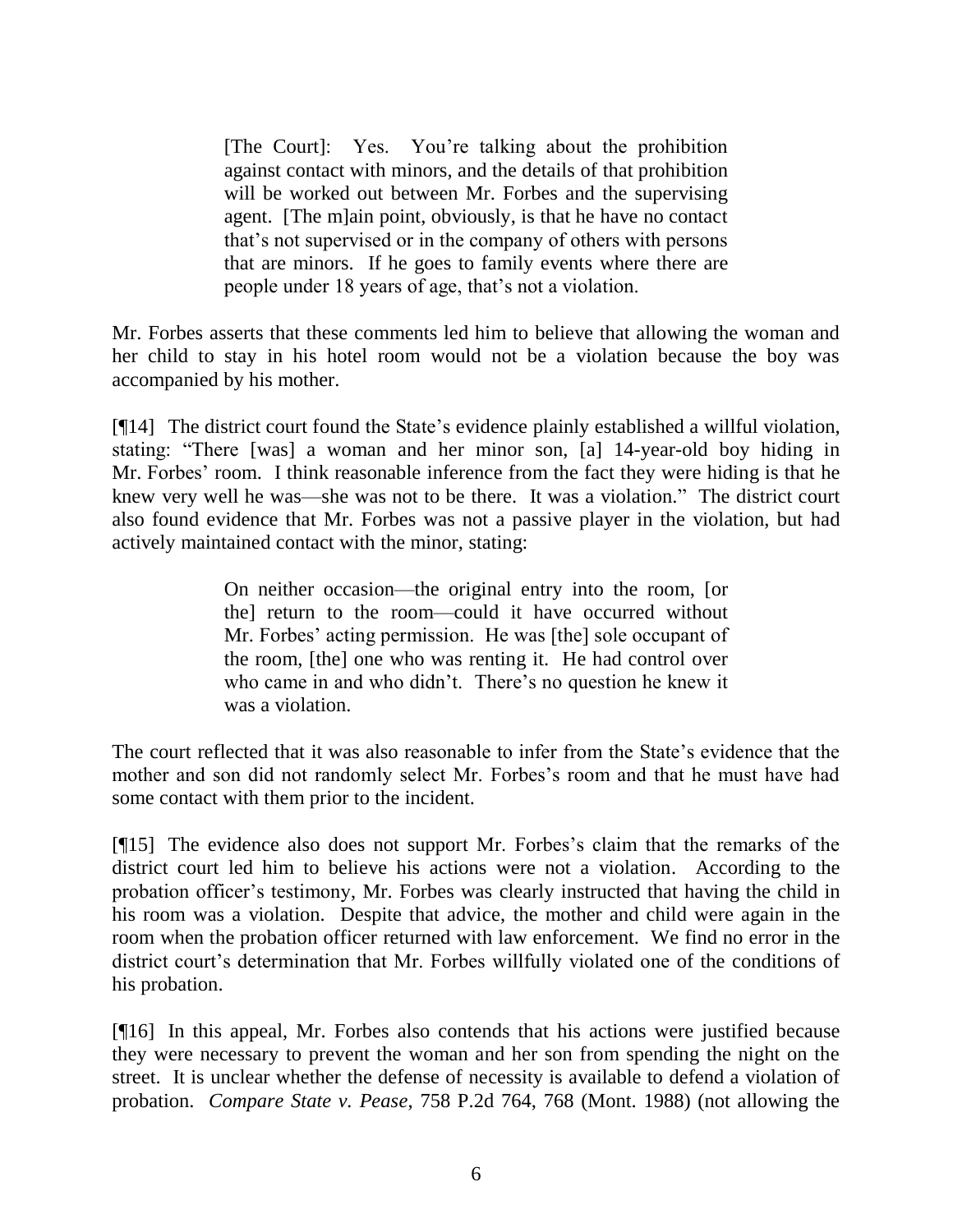defense of necessity to justify defendant's probation violation) with *People v. Planer*, 515 N.E.2d 1042, 1045 (Ill. App. Ct. 1987) (contemplating the applicability of necessity as a defense to a probation violation but not applying it to defendant's case for lack of evidence). In this case, there is insufficient evidence to establish the defense. To the extent that any evidence supported the defense, the district court carefully considered that evidence in arriving at its conclusion that the violation was willful.

[¶17] The district court also considered the circumstances of the incident in determining the consequences for the violation. The district court noted, "this violation is not the crime of the century, but Mr. Forbes knows very well that he got in serious trouble by having contact with minors." The court remarked on the broader danger of permitting sex offenders to invoke charitable motives for probation violations:

> [This case b]rings to mind a case we had where the child sex offender would deliberately order more pizza than he and his mother could eat. He would go across the street to the park and offer it to the kids who would come around, and he was caught doing that, and the argument was now we're sending people to prison for giving pizza to kids.

> If you take a very, very short view of the situation, it may so appear, but . . . that's not what it's about.

The district court also drew a connection from the probation violation to the underlying crime, noting that the victim in the original case was a homeless runaway when Mr. Forbes sexually abused her. As these remarks demonstrate, the district court thoughtfully considered the relevant circumstances—including the claimed necessity created by the fact that the woman and her son were homeless—in finding that this was a willful violation of a probation condition and in determining the appropriate consequence for the violation.

[¶18] Next, we turn to Mr. Forbes's contention that the trial court committed reversible error when it did not permit him to allocute at the probation revocation hearing. After the district court determined Mr. Forbes had violated a condition of his probation, it heard arguments from both counsel regarding further disposition. The State sought imposition of the underlying sentence. Defense counsel requested continued probation. After arguments had concluded, the district court announced its decision. It did so without asking Mr. Forbes if he wished to make a statement. The following exchange then occurred:

[Defendant]: Excuse me, may I say something?

[The Court]: Yes. Oh, I'm sorry . . . no, I don't need to hear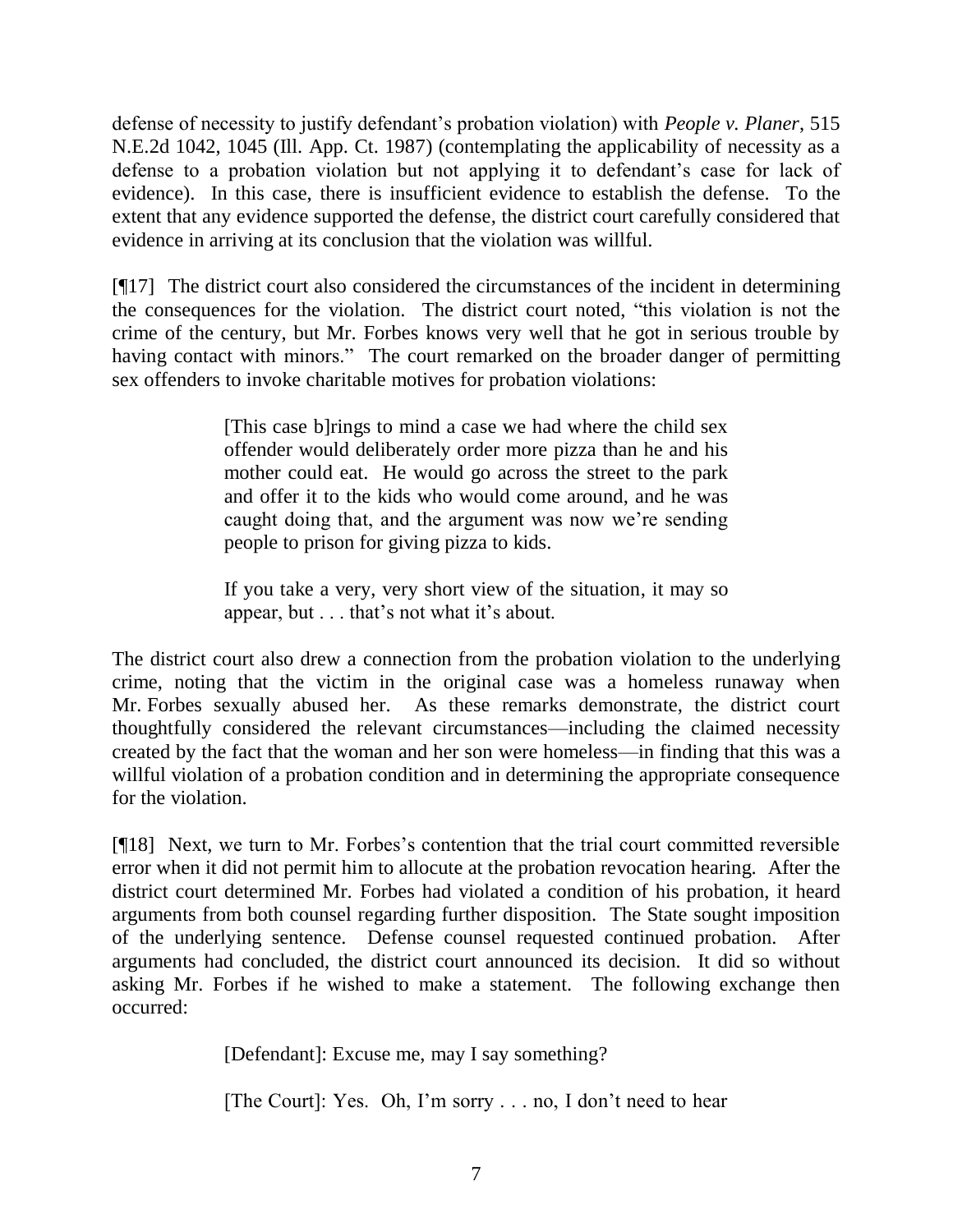from you, Mr. Forbes. Your attorney spoke very eloquently on your behalf.

[Defendant]: So I just got six to eight years for performing Christian duties.

Mr. Forbes asserts that the district court erred when it failed to provide him the opportunity to allocute.

[¶19] This Court has not yet faced the question of whether a probationer has the right to allocute at a probation revocation proceeding. Wyoming has long recognized the right of a defendant to speak in mitigation at sentencing. *Keffer v. State*, 73 P. 556, 560 (Wyo. 1903); *White v. State*, 147 P. 171, 174 (Wyo. 1915); *see also Christy v. State*, 731 P.2d 1204, 1207 (Wyo. 1987); *Wilson v. State*, 2007 WY 55, ¶ 14, 155 P.3d 1009, 1012 (Wyo. 2007). The right has been codified by procedural rule. W.R.Cr.P.  $32(c)(1)(C)$  requires the district court to "[a]ddress the defendant personally and determine if the defendant wishes to make a statement and to present any information in mitigation of the sentence," before the court imposes a sentence. The issue at hand, however, requires us to decide the specific question of whether a defendant must be afforded the right to allocute at a probation revocation proceeding.

[¶20] W.R.Cr.P. 39 governs probation revocation proceedings. It states, in pertinent part:

> (5) Hearing. –At the hearing upon the petition for revocation of probation, the state must establish the violation of the conditions of probation alleged in the petition by a preponderance of the evidence.

(A) The probationer shall have the right to appear in person and by counsel, and to confront and examine adverse witnesses.

W.R.Cr.P. 39(a)(5)(A). The rule is silent regarding a defendant's right to allocute. Mr. Forbes contends that the allocution provision of W.R.Cr.P. 32(c)(1)(C) should apply in probation revocation proceedings. He cites to this Court's decision in *Anderson*, 43 P.3d 108 to support this claim.

[¶21] In *Anderson*, the defendant pled guilty to aggravated assault and battery. The court accepted, but did not enter, the plea and placed the defendant on probation in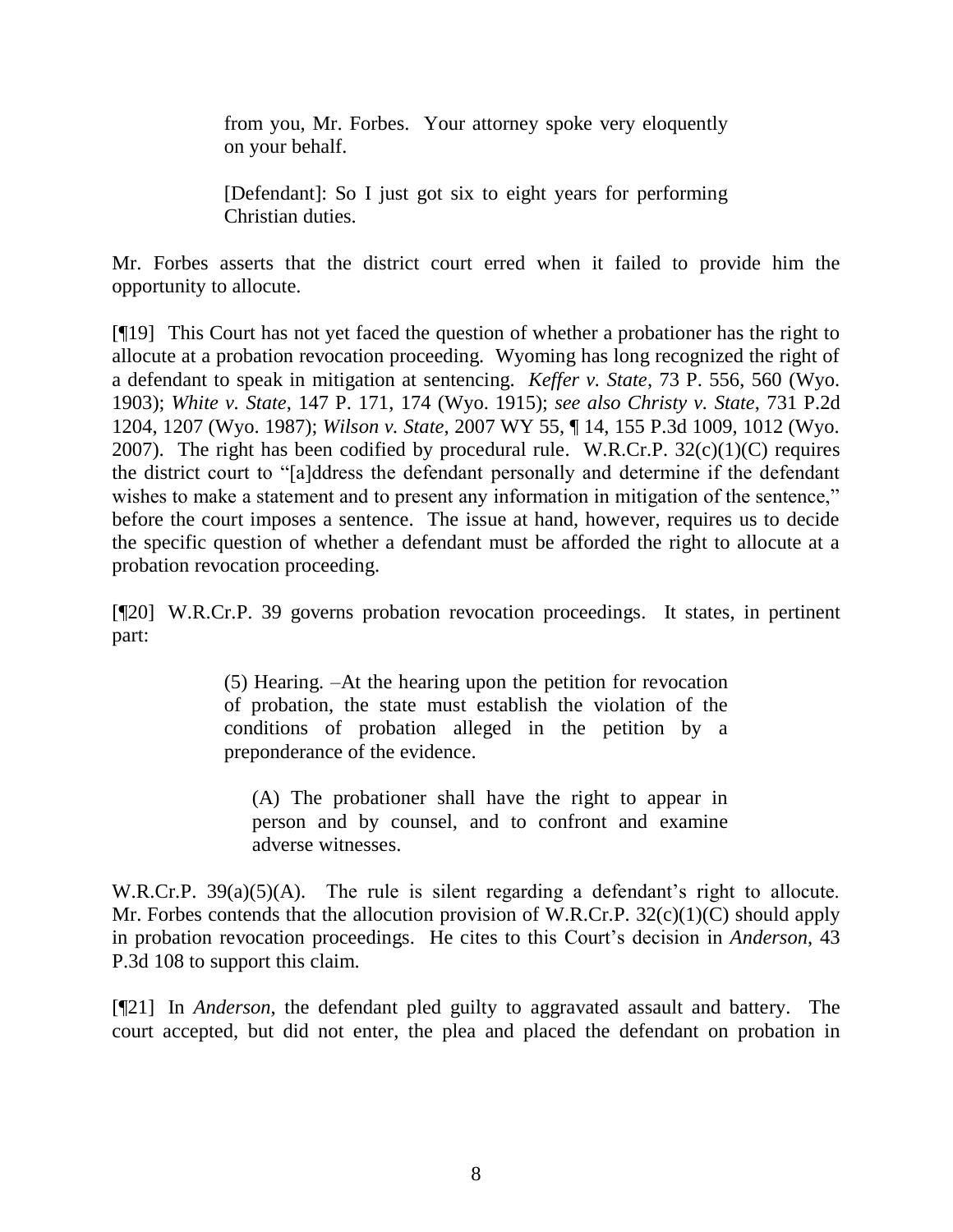accordance with Wyoming's "first-offender" statute.<sup>2</sup> The State later filed a petition to revoke the defendant's probation. Finding a violation, the district court entered the plea, revoked the defendant's probation, and imposed a sentence of 12-18 months at the Wyoming Women's Center. Although the issue of allocution was not presented, we felt compelled to comment:

> Our review of the record reveals that, although Anderson was given an opportunity to allocute at the time she was placed on probation, she was not afforded such an opportunity at the time she was sentenced to a term of 12-18 months in the Wyoming Women's Center. No issue is raised in this regard, but we call this to the attention of the district courts in an effort to ensure that the requirement for allocution is met. W.R.Cr.P. 32(c)(1)(C); *Christy v. State*, 731 P.2d 1204, 1207 (Wyo. 1987); and *see* Michael A. DiSabatino, J.D., Annotation, *Right and Sufficiency of Allocution in Probation Revocation Proceeding*, 70 A.L.R. 5th 533 (1999).

> It may be that allocution is not an absolute requirement at the time probation is granted, as technically a sentence is not imposed. However, better practice is probably to allow the defendant an opportunity to allocute at that time, as well as at sentencing in such circumstances as those which arise under Wyo. Stat. Ann. § 7-13-301. *See McCarty v. State*, 883 P.2d 367, 371-72 (Wyo. 1994).

*Anderson*, ¶ 20 n.10, 43 P.3d at 116 n.10.

 $\overline{a}$ 

[¶22] Mr. Forbes asserts that this passage from *Anderson* supports his claim that the district court erred when it did not allow him the opportunity to address the court at his probation revocation proceeding. *Anderson*, however, is distinguishable. The defendant in *Anderson* was not sentenced until her probation was revoked. At the probation revocation proceeding, the district court, after determining that probation should be revoked, sentenced the defendant without providing the opportunity to allocute. The right of a defendant to allocute in mitigation at sentencing is governed by W.R.Cr.P.  $32(c)(1)(C)$ . Mr. Forbes's situation is different. He pled guilty and was sentenced on August 8, 2008, at a sentencing hearing governed by W.R.Cr.P. 32. Prior to imposing

 $2$  The "first-offender" statute allows the district court to defer further proceedings and, without entering a judgment of guilt or conviction, place certain offenders on probation for a term not exceeding five years. Wyo. Stat. Ann. § 7-13-301.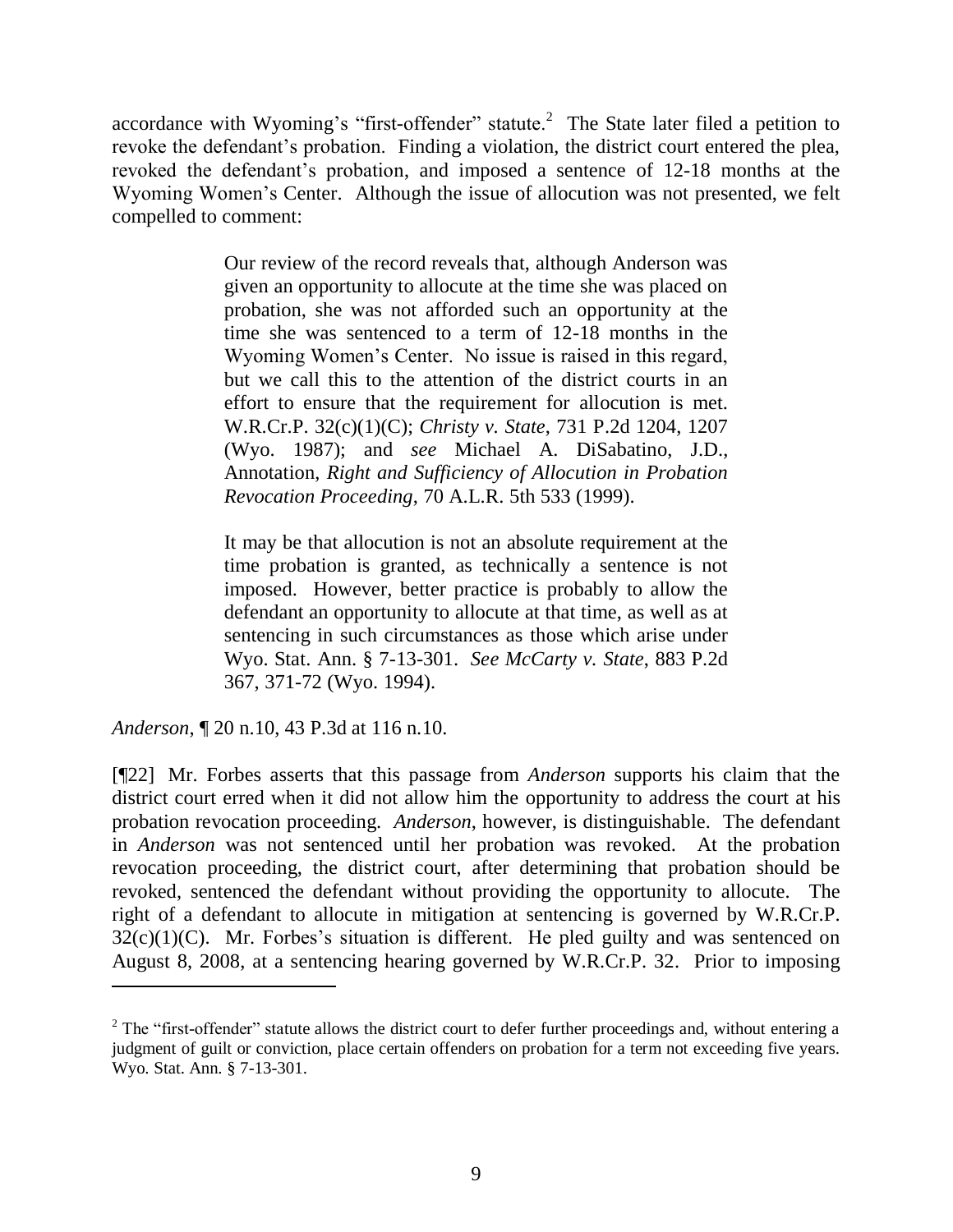that sentence he was provided the opportunity to allocute. The proceeding Mr. Forbes now challenges was a probation revocation proceeding governed by W.R.Cr.P. 39.

[ $[$ [23] We must decide whether the allocution provision of W.R.Cr.P. 32(c)(1)(C) applies to probation revocation proceedings. The Eleventh Circuit Court of Appeals addressed this issue in *United States v. Frazier*, 283 F.3d 1242 (11th Cir. 2002). In *Frazier*, the defendant claimed the district court erred when, after conducting a hearing, it sentenced him for violating the terms of his supervised release without providing an opportunity to allocute before imposing the sentence.<sup>3</sup> *Id.* at 1243. In considering this claim, the *Frazier* court grappled with the relationship between Fed.R.Cr.P. 32, which governed sentencing proceedings and provided the right of allocution at sentencing, and the thencurrent version of Fed.R.Cr.P. 32.1, which governed probation and supervised release revocation hearings, but did not specifically provide the right to allocute during such proceedings. The court noted a split of authority on the issue. Several courts held that the right of allocution provided in Fed.R.Cr.P. 32 extended to revocation proceedings. *See United States v. Patterson*, 128 F.3d 1259, 1261 (8th Cir. 1997); *United States v. Rodriguez*, 23 F.3d 919, 921 (5th Cir. 1994); *United States v. Carper*, 24 F.3d 1157, 1162 (9th Cir. 1994). The Sixth Circuit Court of Appeals, however, determined that a defendant did not have a right to allocute at a revocation proceeding. *United States v. Waters*, 158 F.3d 933 (6th Cir. 1998).

[¶24] Ultimately, the *Frazier* court determined that the right did not extend to revocation proceedings. The court noted that Fed.R.Cr.P. 32 provided a party with the right to allocute "*before* the court imposes a sentence," and made no mention of revocation proceedings. *Frazier*, 283 F.3d at 1244 (emphasis added); *Waters*, 158 F.3d at 942-43. The defendant in *Frazier* had already received a sentence but had violated a term of his supervised release. The proceeding at issue was a revocation proceeding, governed by Fed.R.Cr.P. 32.1. That rule was "silent with respect to whether a defendant has a right to allocute before sentence is imposed at a revocation hearing.‖ *Frazier*, 283 F.3d at 1245, quoting *Waters*, 158 F.3d at 943. Because the revocation proceeding in *Frazier* was governed by Fed.R.Cr.P. 32.1, and that rule was silent with respect to the right to allocute, the court held "there exists no legal requirement to grant a defendant the right to allocution at a revocation hearing.‖ *Frazier*, 283 F.3d at 1245.

[¶25] The *Frazier* court did suggest that an amendment to the Federal Rules be considered:

 $\overline{a}$ 

 $3$  Although there may be minor differences between probation and parole, where sentencing has been imposed previously, there is little discernable difference between parole revocations and probation revocations. *Gagnon v. Scarpelli*, 411 U.S. 778, 782 n.3, 93 S.Ct. 1756, 1759 n.3, 36 L.Ed.2d 656 (1973).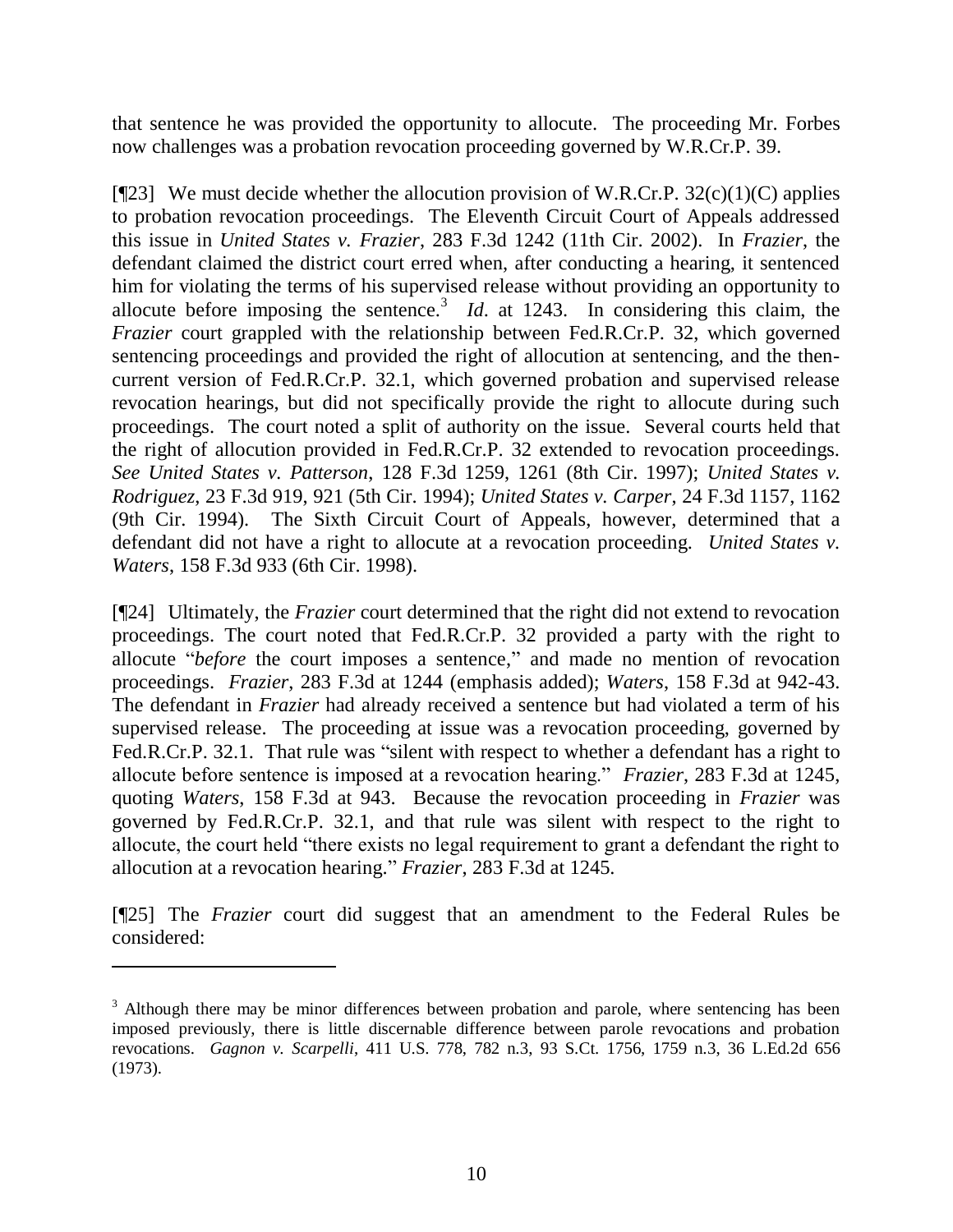It does appear to us . . . that this question is one that should be addressed by the Advisory Committee on the Federal Rules of Criminal Procedure. The right of allocution seems both important and firmly embedded in our jurisprudence. We suspect that its omission from [the rule governing revocation proceedings] could be the result of a simple oversight.

*Id.* In response to *Frazier* and the disparate treatment of the issue in federal circuit courts, the Advisory Committee amended the Federal Rules in 2005. Fed.R.Cr.P.  $32.1(b)(2)$  now reads as follows:

> (2) Revocation Hearing. Unless waived by the person, the court must hold the revocation hearing within a reasonable time in the district having jurisdiction. The person is entitled to:

> > (A) written notice of the alleged violation;

(B) disclosure of the evidence against the person;

(C) an opportunity to appear, present evidence, and question any adverse witness unless the court determines that the interest of justice does not require the witness to appear;

(D) notice of the person's right to retain counsel or to request that counsel be appointed if the person cannot obtain counsel; and

(E) an opportunity to make a statement and present any information in mitigation.

The Advisory Committee also amended Fed.R.Cr.P. 32.1(c)(1), to read as follows:

(c) Modification.

(1) In General. Before modifying the conditions of probation or supervised release, the court must hold a hearing, at which the person has the right to counsel and an opportunity to make a statement and present any information in mitigation.